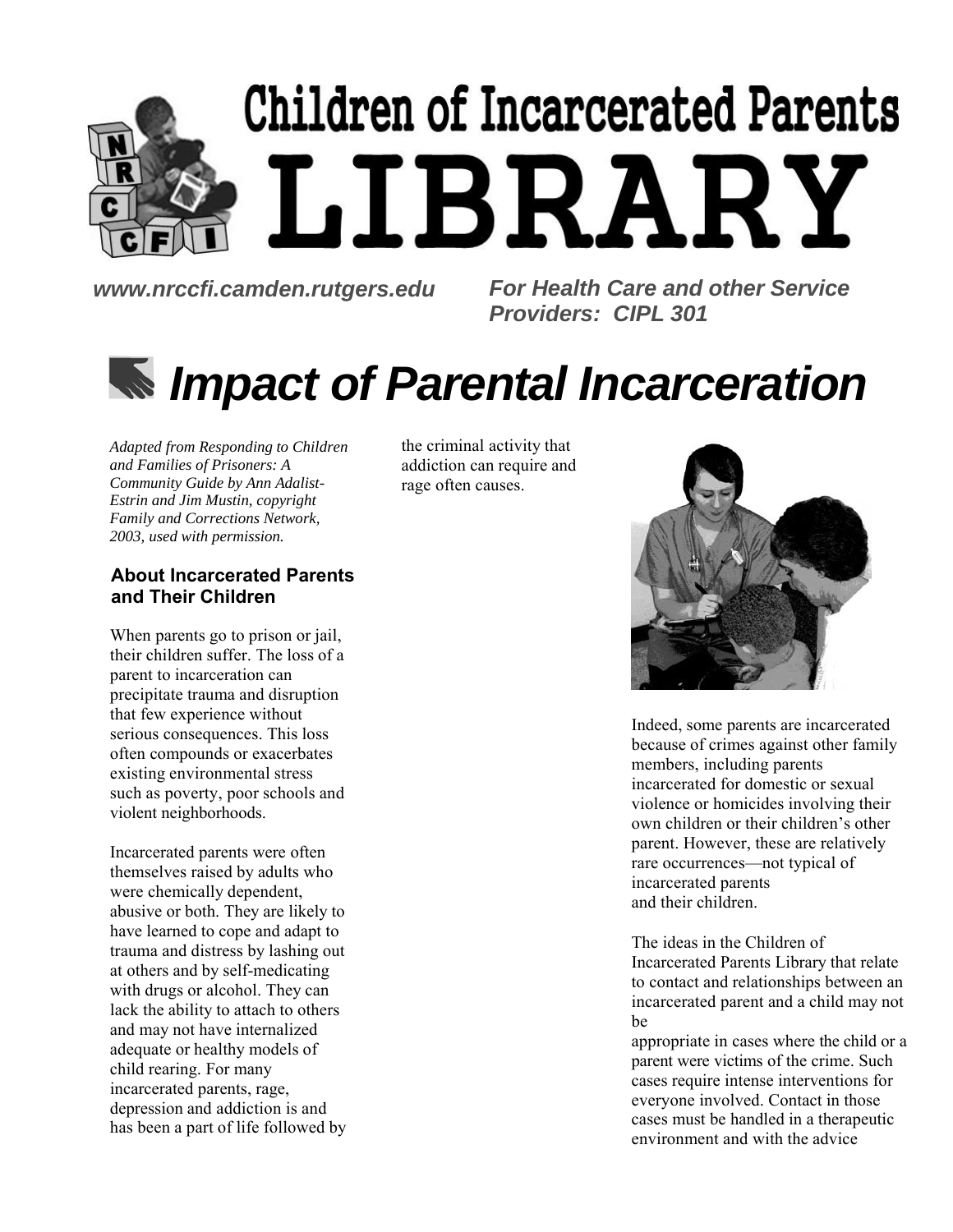of professionals in mental health and child welfare.

Always remember that every family and every circumstance is different. The impact of parental incarceration on the children and the family will vary with these differing circumstances. There are, however, some common themes and consistent realities that emerge in the stories of incarcerated parents' children.

Children of incarcerated parents will experience the loss of the parent that cared for them—or the loss of the possibility of a nurturing parent This loss may include relief that a parent is no longer able to hurt themselves or others. Perhaps the loss is accompanied by satisfaction that the parent will be punished or hope that they will change. But loss remains a consistent reaction to the incarceration of a parent.

When children are present at the arrest of their parent, the loss from the separation can be compounded by powerlessness, and violence. In some cases, the child may see police indifference or brutality.

Many children of incarcerated parents exhibit symptoms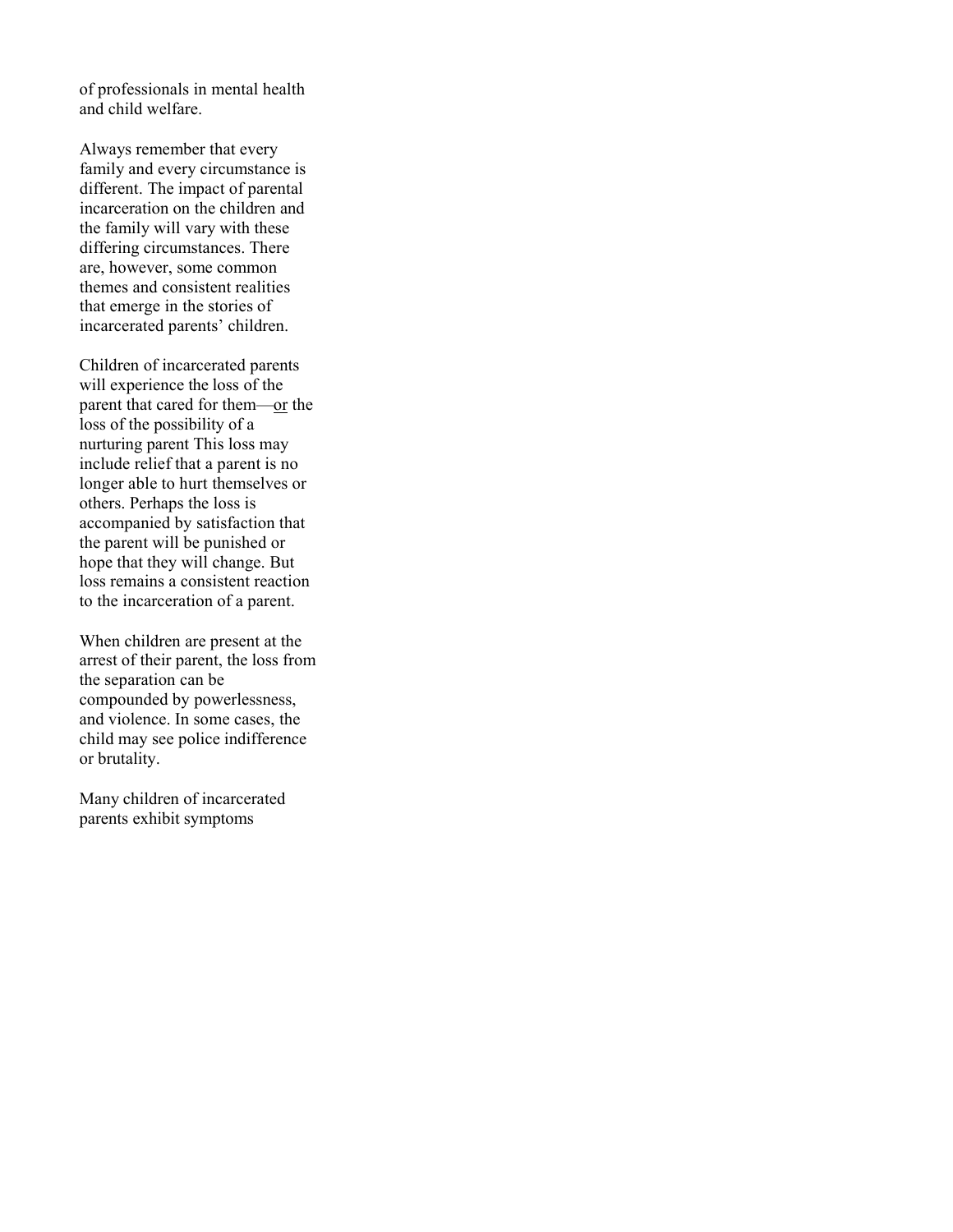of Post-Traumatic Stress Disorder, Attention Deficit Disorder (with or without hyperactivity) and Attachment Disorders. The symptoms of these conditions can also go unnoticed or be misdiagnosed. Most children of incarcerated parents are cared for by family members. Some remain in stable environments while others are moved to new communities or schools. Many children are plunged into economic hardship or deeper poverty as a result of the incarceration of a family member.

As their caregivers struggle to cope, some children will be exposed to the new or continued substance abuse of family members. They may also experience sexual or physical abuse. Children, who are placed in foster care, often endure multiple placements and are at increased risk for physical and sexual abuse.

Children with incarcerated parents feel stigmatized even when they live in communities where many people have family and friends who are incarcerated. Some children even appear to be boastful as they defend against the pain and embarrassment.

Children of incarcerated parents, who live with any or all of these conditions and risk factors, have difficulty in school and experience both academic and social failure.

#### **Remember**

Children of incarcerated parents are rarely helped by not having their parent in their lives in some way.

When a parent goes to prison or jail, their children suffer. The loss of a parent to incarceration can precipitate trauma and disruption that few experience without serious consequences. This loss often compounds or exacerbates existing environmental stress such as poverty, poor schools and violent neighborhoods.

Some children mourn the loss of that parent, what they did for them each day. Others mourn the loss of what "could have been." (For a more in-depth discussion, see CIPL 304: Different Children/Different Emotions.) While caregivers of children of incarcerated parents are often unsure about what to tell them and whether or not to take them to visit, most children adjust better when they are told the truth about their parents whereabouts and when contact between parents and children is maintained.

Visits to an incarcerated parent are usually helpful in keeping children connected to their parents. There are often however behavioral reactions (increased aggression or anxiety) after visits as children adapt or re-adapt to their loss. These behaviors are difficult and can cause adults to recommend against visiting the incarcerated parent.

Practitioners report that-most children manage the crisis of parental incarceration better when they visit their parents. But it usually takes time for children and families to cope with the feelings that the visits raise. While not visiting is sometimes easier on the emotions in the short run, out of sight, is not out of mind. Distance leaves a lot of confusion, questions, imagined dangers and fears for kids to deal with. These feelings may show up in problem behaviors at home, school or both and can be harmful to the child over time. (For a more in-depth look at visitation issues see CIPL 105: Visiting Mom or Dad.)

Public reaction often dismisses the experiences of children of incarcerated parents as so typical of a group or community as not to need intervention, or as so complicated as to be beyond help. This poses obstacles to the families as they seek services. It also, directly or indirectly, influences policies and practices in many community programs.

Incarcerated parents, their children, families and communities are disproportionately African American or Hispanic. Racial discrimination can lead people to dismiss a group or community's situation as hopeless or to view valuable programs and interventions as a waste of resources.

Concepts such as "environmental modeling" or "genetic and cultural predisposition" sometimes provide intellectual cover for racism in systems and services.